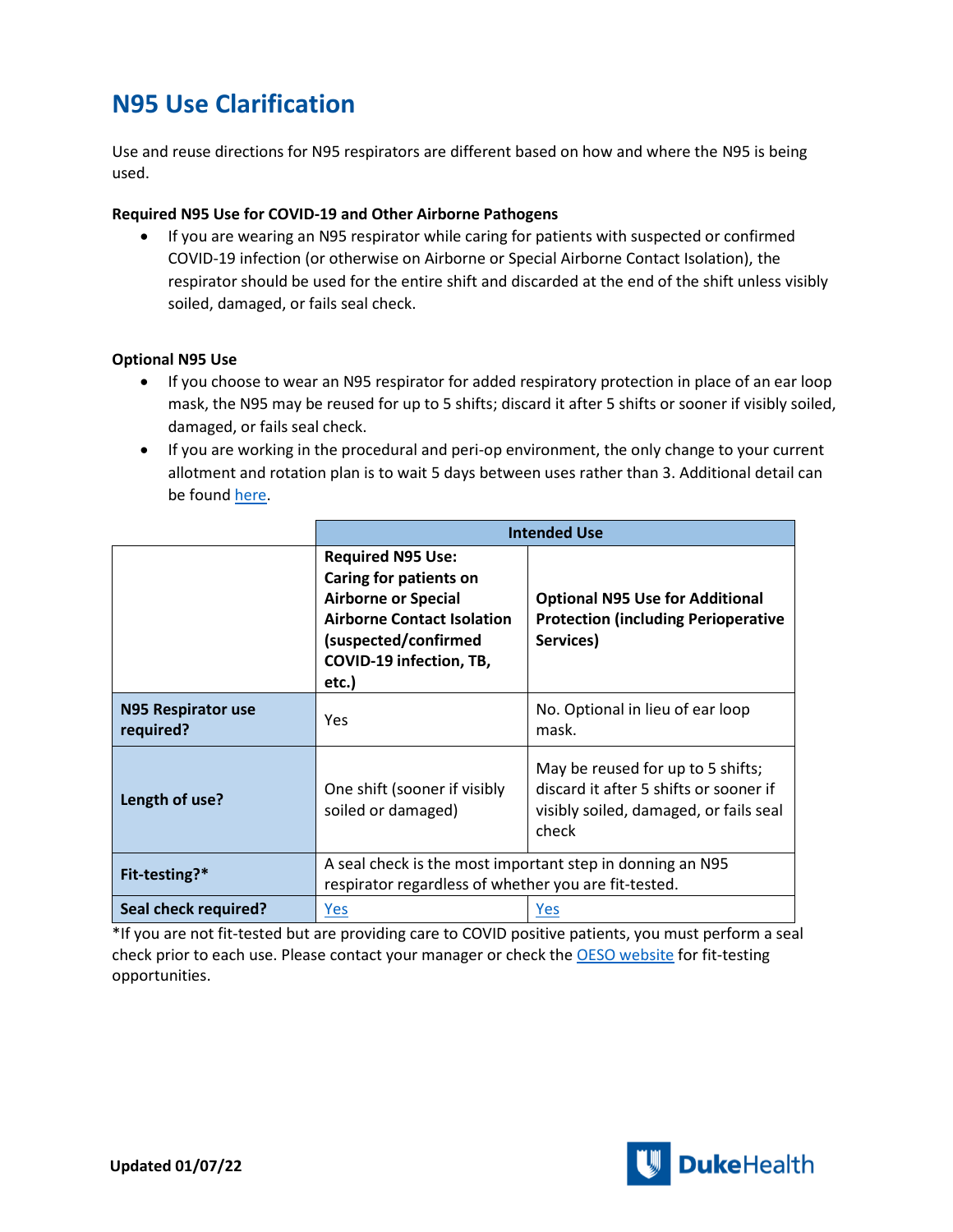# **Frequently Asked Questions**

## **1. What if I care for patients with suspected or confirmed COVID-19 infection and patients without COVID-19 infection during the same shift?**

Use one N95 per shift and discard at the end of shift (unless it becomes visibly soiled, damaged, or fails seal check) if you have cared for patients with COVID-19 infection during your shift.

## **2. What if I routinely care for COVID patients in the ED or inpatient setting and have not been fittested?**

Please see the [OESO website](https://www.safety.duke.edu/occupational-hygiene-safety/personal-protective-equipment/respiratory-protection/upcoming-fit-test-sessions) for upcoming fit-testing sessions, which will be updated as additional sessions are added. Regardless of fit-test status, users must continue to perform a seal check prior to each use of an N95 respirator as a safe manner for ensuring a proper fit and seal.

#### **3. Can managers run reports to help determine who on their team has not yet been fit-tested?**

Respirator Status Reports that show fit-testing information are available through the Safety Training Reports on the OESO website: [https://sms.duhs.duke.edu/sms.](https://sms.duhs.duke.edu/sms) If you (or your designee) do not already have access to run these reports, you can request it here: [https://www.safety.duke.edu/reports-access-requests.](https://www.safety.duke.edu/reports-access-requests)

#### **4. What if I don't work in the ED, on a COVID unit, or in any clinical area?**

An optional N95 may be reused for up to 5 shifts; discard it after 5 shifts or sooner if visibly soiled, damaged, or fails seal check.

#### **5. What if I work in peri-op?**

No change (unless you are returning to work after a recent COVID-19 infection). Continue to pick up monthly allocation of n+1 N-95 respirator where n= # days per week worked. Discard respirators at end of month/30 days. Rotate use of respirators for 5-day gap between uses. If you are returning to work after a recent COVID infection, you should wear an N95 without a valve for a higher level of source control.

#### **6. What if I am recently positive for COVID-19 and returning to work?**

You are required to wear a well-fitting mask through day 10. We recommend an N95 respirator and, if you wear an N95, we require that it not have a valve for a higher level of source control. Use one N95 per shift and discard at the end of shift (unless it becomes visibly soiled, damaged, or fails seal check).

#### **7. When should I dispose of my N95?**

To avoid contamination, remove N95 respirator and place in waste/trash receptacle at these times:

- After performing high-risk aerosol-generating procedures
- At end of shift for low-risk aerosol-generating procedures
- If contamination occurs during patient care
- If N95 respirator becomes visibly soiled with blood or bodily fluids
- If N95 respirator becomes obviously damaged or hard to breathe through, or fails seal check